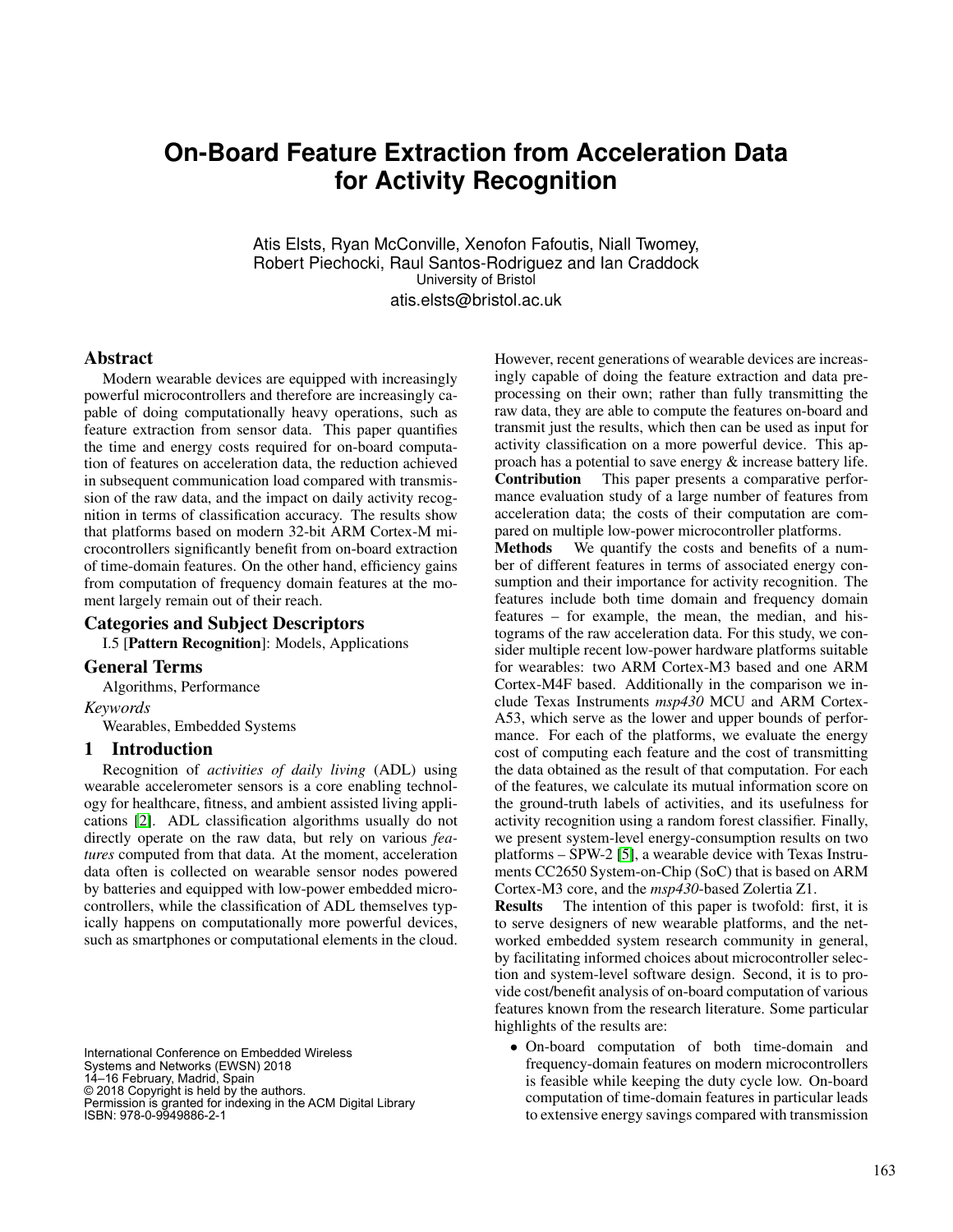of raw data.

- The historically accurate cost/performance tradeoff between 8/16-bit and 32-bit platforms [\[11\]](#page-5-2) is now obsolete, as recent 32-bit Cortex-M based microcontrollers show unequivocally better results both in performance (by one or more orders of magnitude) and energy efficiency than older 16-bit systems.
- Neither the model of the MCU core, nor its system clock frequency determine its performance and energy consumption. In particular, for some features the differences in performance between two different generations of Cortex-M3 based microcontrollers dwarf the differences between two single-generation Cortex-M3 MCU and Cortex-M4F based microcontrollers.
- Using Cortex-M4F based MCU with floating-point co-processor may lead to significant performance-per-MHz *reduction* on integer-only features.

## 2 Related Work

#### 2.1 Cost/Benefit Analysis of Features

An activity recognition system that is based resourceconstrained sensing systems needs to balance the trade-off between the accuracy of the output knowledge and the cost of collecting the data. This trade-off is reported in the literature as the cost-accuracy conflict [\[10\]](#page-5-3). A number of works attempt to solve this conflict proposing the assignment of a cost value to each potential feature; the goal of the learning process is to jointly minimize both the cost and classification error. This cost value can be an abstract measure [\[9\]](#page-5-4), or can depend on computational costs [\[19\]](#page-5-5) or financial costs [\[22\]](#page-5-6). However, the analysis is often done on mobile phones [\[4\]](#page-5-7), without taking into account the specifics of more energyconstrained embedded systems – the focus of this paper.

#### 2.2 On-Board Computation on Wearables

At the moment majority of wearables belong to one of two classes. One of those is the class of highly-efficient systems with low-power microcontrollers and battery lifetimes of weeks or more. For this class, 16-bit microcontrollers are still used both in commercial devices (*e.g.*, SHIMMER [\[12\]](#page-5-8)) and for research – as a brief perusal of recent papers from SenSys and EWSN confirms [\[7,](#page-5-9) [6,](#page-5-10) [15\]](#page-5-11). The other extreme is computationally more capable systems, often with  $> 1$  GHz MCU, but with higher energy consumption and more frequent requirements for recharge. This class contains most of commercial smartwatches and smartphones, as well as

<span id="page-1-0"></span>

Figure 1. SPW-2: CC2650 based wearable accelerometer sensor [\[5\]](#page-5-1).

many research prototypes [\[8,](#page-5-12) [18\]](#page-5-13). The contribution of the present paper is to show that the more powerful modern 32 bit MCUs combine the best of both worlds: high efficiency with sufficient power for on-board processing. The 16-bit *vs.* 32-bit energy/power tradeoff [\[11\]](#page-5-2) is now obsolete.

#### 3 Platforms

We primarily evaluate on-board feature extraction on 32-bit Cortex-M processors, commonly found in modern IoT platforms. SPW-2 [\[5\]](#page-5-1), shown in Fig. [1,](#page-1-0) is a wristworn accelerometer-based wearable sensor that is designed for long-term residential monitoring with minimum maintenance. SPW-2 is equipped with the CC2650, a multistandard 2.4 GHz ultra-low power wireless System-on-Chip that is based on the Cortex-M3 processor.

In addition to SPW-2, we perform the evaluation on a series of commercial IoT platforms, namely Zolertia Zoul, Nordic nRF52-DK, Zolertia Z1 and the Raspberry Pi 3B (summarized in Table [1\)](#page-1-1). These platforms do not have the form-factor of a wearable sensor; however, with the exception of the Raspberry Pi, their MCUs can be potentially used in wearables. Zolertia Zoul is based on the CC2538, a System-on-Chip for 2.4-GHz IEEE 802.15.4 that is also equipped with the Cortex-M3 processor [\[25\]](#page-5-14). Performance comparisons between CC2538 and CC2650, *i.e.* two platforms with the same processing unit, would help to identify the importance of the other elements within the Systemon-Chip. Nordic nRF52-DK is a development kit for the nRF52832 System-on-Chip [\[16\]](#page-5-15). This platform employs the Cortex-M4F processing unit; in contrast to the Cortex-M3 based platforms, it has an extended instruction set and a Floating-Point Unit (FPU).

The benchmarks also include results obtained on Zolertia Z1 and Raspberry Pi Model 3B. Zolertia Z1 [\[24\]](#page-5-16) has

|  |  |  |  |  |  | Table 1. Comparison of the hardware platforms and microcontrollers. |  |
|--|--|--|--|--|--|---------------------------------------------------------------------|--|
|--|--|--|--|--|--|---------------------------------------------------------------------|--|

<span id="page-1-1"></span>

| Platform name                                                                                         | MCU / SoC                                                     | MCU core                                                         | <b>MCU</b><br>frequency                         | Nonvolatile<br>memory                                | RAM                                           | <b>FPU</b><br>present    | Active-mode<br>MCU current                                                                               |
|-------------------------------------------------------------------------------------------------------|---------------------------------------------------------------|------------------------------------------------------------------|-------------------------------------------------|------------------------------------------------------|-----------------------------------------------|--------------------------|----------------------------------------------------------------------------------------------------------|
| Zolertia Z1 [24]<br>Zolertia Zoul [25]<br>SPW-2 [5]<br>Nordic $nRF52-DK$ [16]<br>Raspberry Pi 3B [17] | MSP430F2617<br>CC2538<br>CC2650<br>nRF52832<br><b>BCM2837</b> | msp430<br>$Cortex-M3$<br>Cortex-M3<br>Cortex-M4F<br>$Cortex-A53$ | 8 MHz<br>32 MHz<br>48 MHz<br>64 MHz<br>1200 MHz | 116 kB<br>512kB<br>128 kB<br>512kB<br>Multiple $GB1$ | 8 kB<br>32kB<br>$20$ kB<br>64kB<br>$\rm GB^1$ | $\overline{\phantom{m}}$ | $4.2 \text{ mA}$<br>$13.0 \text{ mA}$<br>$2.9 \text{ mA}$<br>$3.3 \text{ mA}$<br>$221.0 \text{ mA}^{23}$ |

<sup>1</sup> Separate from the CPU

<sup>2</sup> Assuming single active core @ 1.2 GHz

<sup>3</sup> At lower voltage than other platforms:  $\approx 1.0$  V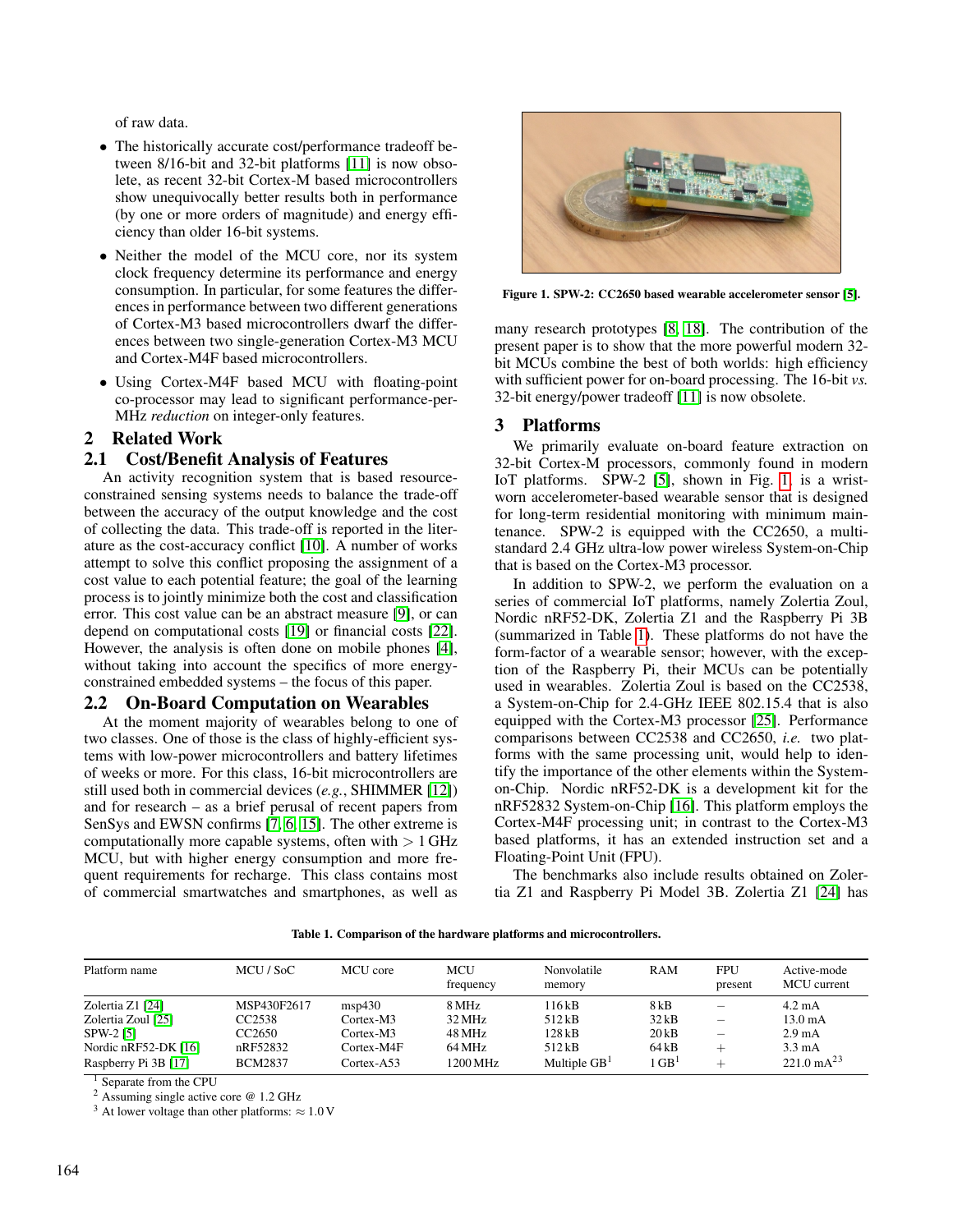a 16-bit *msp430* processor, typical for previous generation low-power embedded platforms. In contrast, the Raspberry Pi Model 3B [\[17\]](#page-5-17) serves as an upper performance bound. The Raspberry Pi employs the BCM2837 System-on-Chip which incorporates a Cortex-A53 processor. We node that the BCM2837 is too energy-hungry to be supported from the batteries of long-lifetime wearable sensing platforms.

## 4 The Dataset and Features

## <span id="page-2-2"></span>4.1 The Dataset

This paper evaluates feature extraction on the SPHERE challenge dataset [\[20\]](#page-5-18), a publicly available research dataset that includes ground-truth labels of activities. The dataset captures wrist-worn accelerometer data (20 Hz sampling rate,  $\pm$  4 g range) from 10 participants, and has already been used in a number of activity recognition works [\[1,](#page-5-19) [14\]](#page-5-20). In order to avoid having to deal with missing data, we use a subset of the dataset: the activities of six participants, each of which has  $< 5\%$  of samples missing because of lost overthe-air packets, and quantize the readings as 8-bit integers.

## 4.2 The Features

Activity recognition using wrist-worn accelerometer data is typically based on features calculated from the raw accelerometer data. We decided on a set of features (Table [2\)](#page-4-0) to investigate, many of which are commonly used across existing studies of activity recognition [\[21,](#page-5-21) [23\]](#page-5-22). To capture the temporal nature of activities, the features are calculated over a window of time. The chosen window size in this paper is 64 samples (3.2 sec at 20 Hz sampling rate); this is a common window size for activity recognition. Each feature is computed once per second, *i.e.*, sequential rolling windows are largely overlapping. The features are computed both in the time domain and frequency domain; for the latter, the Fourier transform is first applied on the window before calculating the feature.

We evaluate the usefulness of the features in two dimensions. The first dimension is their discriminating power for activity recognition; the second is the energy cost associated with the extraction and transmission of each feature. Thus a balance must be struck between the effectiveness of the feature and the energy required for its extraction.

#### 4.3 Implementation of the Features

We implement the features as a stand-alone C program-ming language library<sup>[4](#page-2-0)</sup>. The code is fully portable and does not contain any ARM Cortex specific functionality. Using an ARM-specific library such as CMSIS<sup>[5](#page-2-1)</sup> could potentially further improve the speed of the code; however, due to its non-portability and large binary code size it is not appropriate for some of the test platforms. The computations of trigonometric functions and the entropy are sped up using pre-computed lookup tables. For the evaluation, we compile the library with msp430-gcc 4.7.2 for Zolertia Z1, arm-linux-gnueabihf-gcc 4.9.2 for Raspberry Pi, and arm-none-eabi-gcc 4.9.3 for the ARM Cortex-M based platforms. Optimization option -O2 is selected.

# 5 Performance Evaluation

# 5.1 Feature-Specific Cost Evaluation

The first experiment is to evaluate the cost (in terms of time and electric charge) of computing each specific feature on the different microcontrollers. To this end, we design and run a test application on each of the platforms under consideration. The application goes through a list of features and computes each one on the input data (Section [4.1\)](#page-2-2). For better accuracy, for features that are fast to compute  $(< 0.1$  seconds required) the computation is repeated multiple times and the average computation time is used. The spectral features are not evaluated on the *msp430*-based system as too complex. The execution time is measured in software; in contrast, the electric charge is extrapolated from time measurements. We provide electric charge instead of energy, as the latter is heavily dependent on the operating voltage, so mainly characterizes the performance of the platform as whole, not the MCU.

The results are shown in Fig. [2.](#page-3-0) First of all, there is an order of magnitude difference between Cortex-M and *msp430*, both in speed and in energy consumption (using the charge as a proxy). There is also an order of magnitude difference in energy consumption between the older Cortex-M based platform and the two newer ones. When compared with Cortex-A, the two newer Cortex-M MCU differ by one or two magnitudes in speed, but have similar or smaller requirements for the *charge*. Still, the operating voltage of Cortex-A ( $\approx 1.0 \text{ V}$ ) is much lower than any of the other MCU (typically in the range from 1.7–2.0 V up to 3.6–3.8 V), the Cortex-A demonstrates the best *energy* consumption overall, by a small margin. This is not surprising, as the strength of the other microcontrollers lies in their highly efficient low power modes.

Figure [3](#page-3-1) shows the comparison of the per-MHz performance of different groups of feature on the different microcontrollers. Several interesting observations can be made. First, the performance on the two Cortex-M3 based platforms is not identical, even though they both are made by the same manufacturer and meant for the same application area. Second, while the Cortex-M4F based microcontroller with FPU on the average computes floating point much faster, it is less performing for integer-only operations (up to 3 times slower per MHz), up to the point that it is slower even for some features that involve floating point, but also require a lot of integer operations (such as the standard deviation).

Subsequently, the amounts of the data produced by the features are evaluated in order to quantify the transmission cost. We assume the data is efficiently encoded: for integers, CBOR [\[3\]](#page-5-23) is used, for floating point numbers: their size is reduced to 16 bits. 100 % radio overhead is assumed for radio transmissions: *i.e.*, the radio stays on for twice as long as required to transmit the payload data itself. This is a typical overhead in BLE and IEEE 802.15.4 6LoWPAN networks.

Figure [4a](#page-4-1) shows that the time-domain features require computational costs that are proportionally negligible compared with the transmission cost of the original data:  $< 10\%$ for all of them,  $\lt 1\%$  for most. On the other hand, the output data size of a single feature is up to an order of magnitude smaller than the original data size. Consequently, computing and sending out time-domain features instead of the raw data leads to large energy savings. In contrast, spec-

<span id="page-2-0"></span><sup>4</sup><https://github.com/IRC-SPHERE/embedded-features>

<span id="page-2-1"></span><sup>5</sup><http://www.keil.com/cmsis>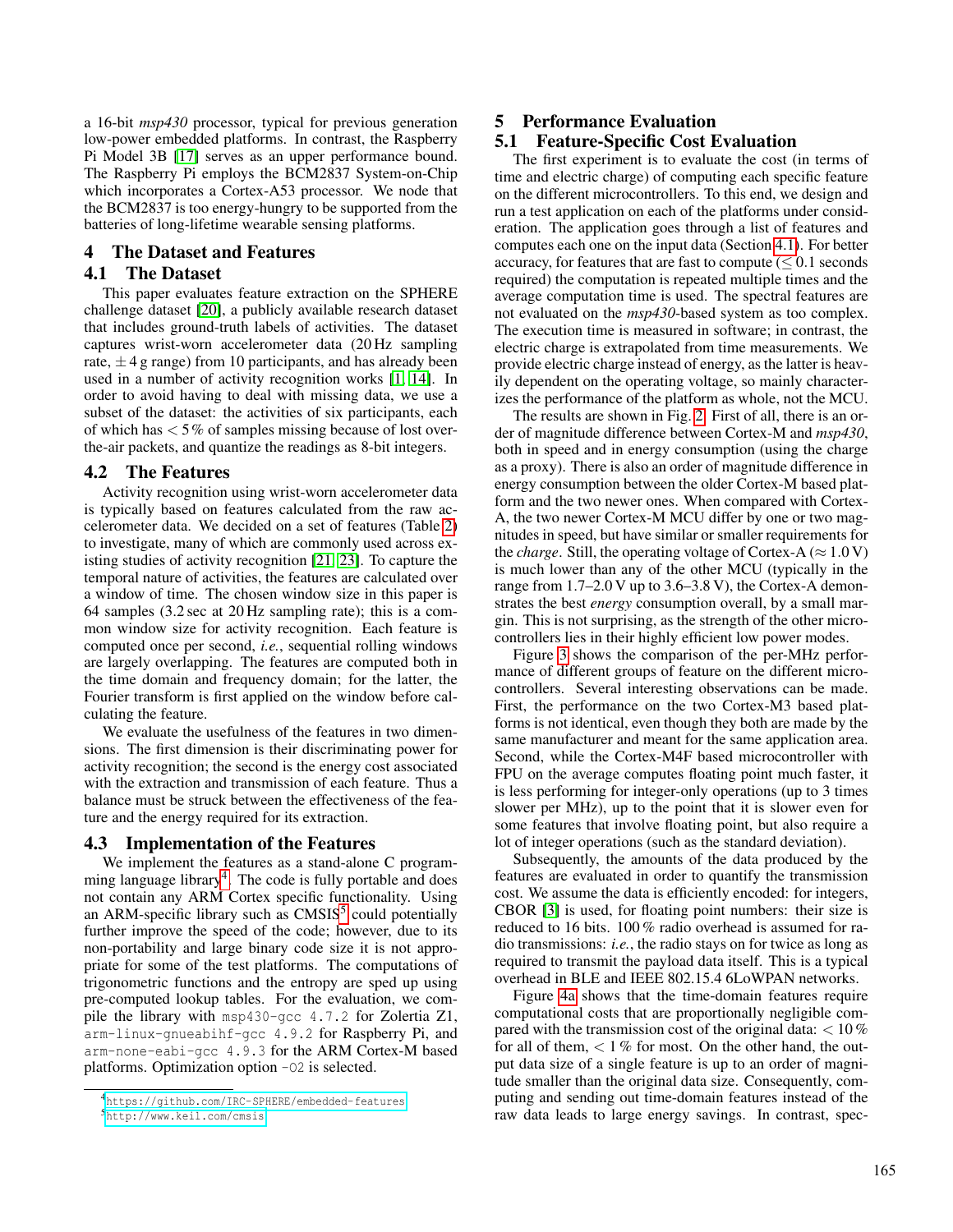<span id="page-3-0"></span>

(a) Integer-based features



Figure 2. Time and electrical charge required to compute the features on the test platforms. Time is measured; charge is calculated by multi-

<span id="page-3-1"></span>

Figure 3. Performance of the different low-power platforms per 1 MHz relative to SPW-2. The error bars show the best and the worst performing feature of each group. Note that features with few FPU-specific operations (e.g. **magnitude f**) show *reduced* performance on the system with FPU.

tral features (Fig. [4b\)](#page-4-2) all require computation of the Fourier transform, which is relatively heavy on its own, and often incur high computational costs on top of that. Some of these features, such as the spectral energy density and the spectral histogram, *increase* the output data size, therefore are wholly unsuitable for generation of data that is transmitted over the air. However, some of them, especially the features with the smaller computational costs, may be suitable for on-board *classification* of activities.

The results are generalizable to systems that store data locally. In particular, the energy costs for writing the data on the the flash storage unit on SPW-2 are on the same order of magnitude as for transmitting the data via the CC2650 radio.

#### 5.2 Importance of the Features

We use two common methods to measure the importance of features for activity recognition. The first method consists of calculating the Mutual Information (MI) [\[13\]](#page-5-24) metric between each feature and the activity labels. The second involves training a number of Random Forest (RF) classifiers on the dataset, and measuring (1) the importance of each feature in classifiers allowed to use all features (Fig. [6\)](#page-4-3) and (2) the classification accuracy of each feature taken separately (Table [2\)](#page-4-0). For these tasks, we select (by random sampling) a balanced subset of the dataset (Section [4.1\)](#page-2-2) with 13 min of each of 4 core activities: walking, standing, sitting and lying.

#### *5.2.1 Mutual Information*

The MI of two random variables measures their mutual dependence; higher values imply higher dependency, zero implies statistical independence. In this work, the total MI of features consisting of multiple parts (*e.g.*, the histograms) is approximated as the sum of the MI of their parts.

Figure [5](#page-4-4) shows the calculated informativeness of the various features w.r.t. activity labels; features with a combined MI value less than 0.01 are excluded for clarity. Various statistical time domain features cluster together in terms of importance and energy cost. On the other hand, spectral histograms and the spectral density have significantly higher mutual information, but with an increased energy cost.

#### *5.2.2 Classification Accuracy*

We look at how well the features perform at the activity recognition task, which is defined as: given the extracted features at a given timepoint *t*, and an associated activity label,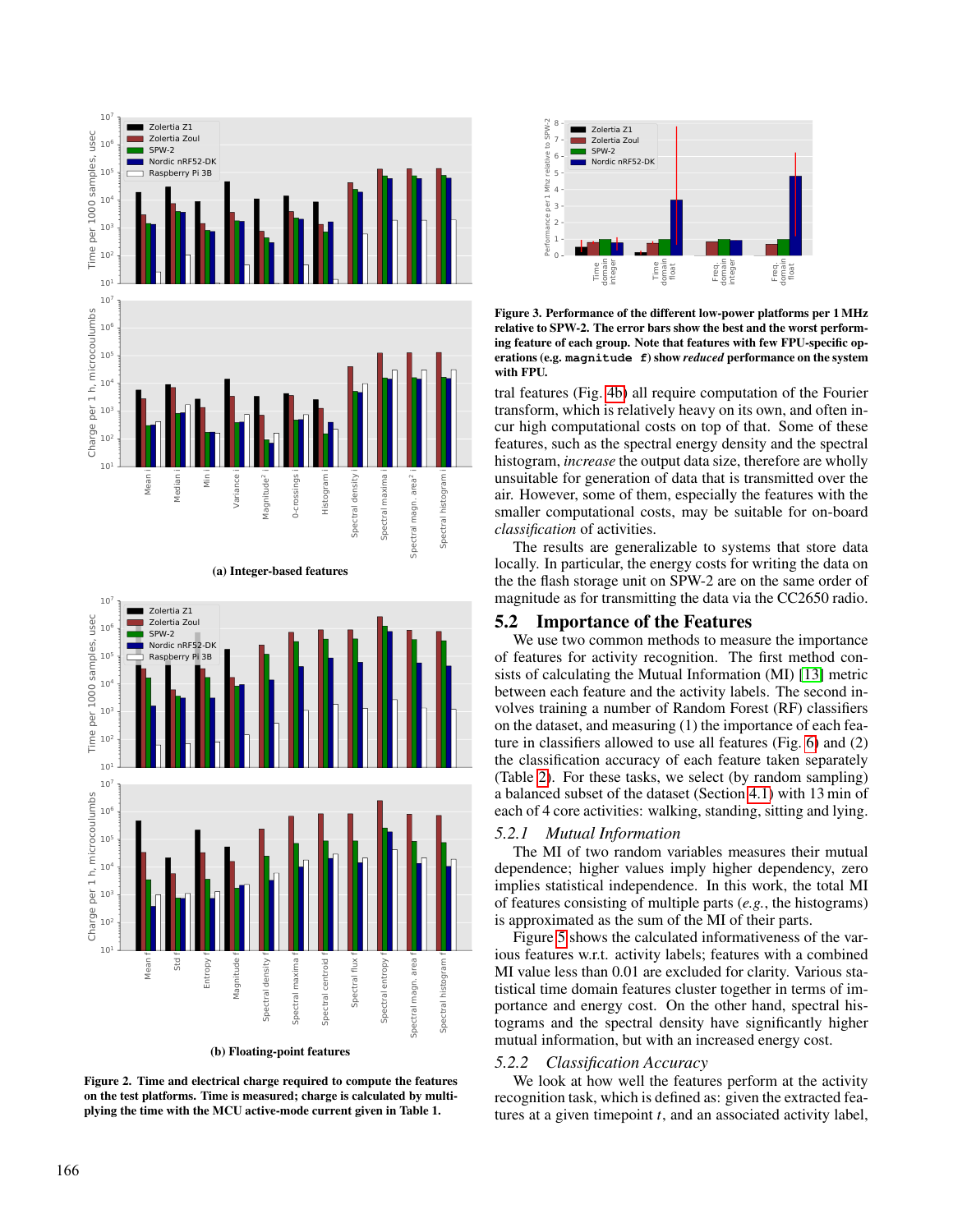<span id="page-4-2"></span><span id="page-4-1"></span>

(b) Frequency domain features

<span id="page-4-4"></span>Figure 4. Computation and transmission costs of the various features compared to the original data; measurements on the SPW-2 platform.



<span id="page-4-3"></span>Figure 5. The Mutual Information (MI) score *vs* the energy cost.



Figure 6. The importance (y-axis) of each feature (x-axis) as determined from the Random Forest (RF) classifier. Errorbars show standard deviation.

<span id="page-4-0"></span>Table 2. RF classifier trained and evaluated on each individual feature.

| Feature                                | Accuracy        | Extraction | Total      |
|----------------------------------------|-----------------|------------|------------|
|                                        | $(=\tF1 score)$ | cost, mC/h | cost, mC/h |
|                                        |                 |            |            |
| Max i                                  | 0.66            | 0.35       | 5.83       |
| Spectral histogram f                   | 0.63            | 153.38     | 223.96     |
| Spectral histogram i                   | 0.63            | 33.19      | 146.23     |
| Median i                               | 0.63            | 1.65       | 8.19       |
| Quartile 25 i                          | 0.62            | 1.67       | 8.21       |
| Min i                                  | 0.62            | 0.35       | 6.89       |
| Quartile 75 i                          | 0.62            | 1.78       | 8.32       |
| Spectral density f                     | 0.59            | 49.42      | 308.19     |
| Mean i                                 | 0.58            | 0.61       | 5.38       |
| Spectral density i                     | 0.57            | 10.35      | 356.60     |
| Mean f                                 | 0.57            | 7.03       | 14.87      |
| Std f                                  | 0.51            | 1.54       | 9.39       |
| Variance i                             | 0.49            | 0.77       | 19.74      |
| Histogram i                            | 0.43            | 0.31       | 70.04      |
| Spectral entropy f                     | 0.43            | 515.95     | 523.79     |
| Zero crossings i                       | 0.39            | 0.97       | 5.08       |
| Spectral flux f                        | 0.39            | 176.67     | 184.51     |
| Magnitude <sup>2</sup> i               | 0.36            | 0.19       | 78.48      |
| Entropy f                              | 0.36            | 7.26       | 15.10      |
| Magnitude f                            | 0.36            | 3.52       | 55.89      |
| Spectral centroid f                    | 0.34            | 174.93     | 182.77     |
| Spectral magnitude area <sup>2</sup> i | 0.34            | 32.29      | 38.91      |
| Spectral magnitude area f              | 0.34            | 170.32     | 172.93     |
| Spectral maxima i                      | 0.32            | 31.87      | 41.35      |
| Spectral maxima f                      | 0.30            | 143.51     | 151.35     |
|                                        |                 |            |            |

build a model that given the extracted feature(s) for *t* determine the activity. As mentioned previously, RF is used for the classification.

First, we use the fact that RFs provide a means of determining the "importance" of a feature by measuring the total node impurity decrease, weighted by the probability of reaching it, averaged over all of the trees in the Random Forest. The results for this can be seen in Fig. [6.](#page-4-3) Interestingly, there are similarities between the importance of the best features in the RF have a similar ranking to those determined via measuring their MI.

Second, we show the performance of each individual feature against the associated energy cost. For each feature a randomized search is performed over parameter space to optimize important parameters for the RF. Some of the best performance is shown by inexpensive features, such as the "max" feature (Table [2\)](#page-4-0). Many other high energy cost features have considerably worse performance on this dataset. Also, it is worth mentioning that floating point operations do not significantly improve the accuracy and may even decrease it. Finding a subgroup of features with the best combined cost/accuracy score is a future work item.

#### 5.3 System-Level Evaluation

Next, we perform a system-level evaluation of on-board processing on SPW-2 and Zolertia Z1. In particular, we set the ADXL362 accelerometer of SPW-2 and the ADXL345 accelerometer of Z1 to generate data at 25 Hz frequency and store the samples in their internal FIFO buffers. The MCU is collecting the samples periodically and extract different time-domain features. The samples generated by the accelerometer are integers: one 8-bit integer per axis. Subsequently, the output data is communicated from the wearable